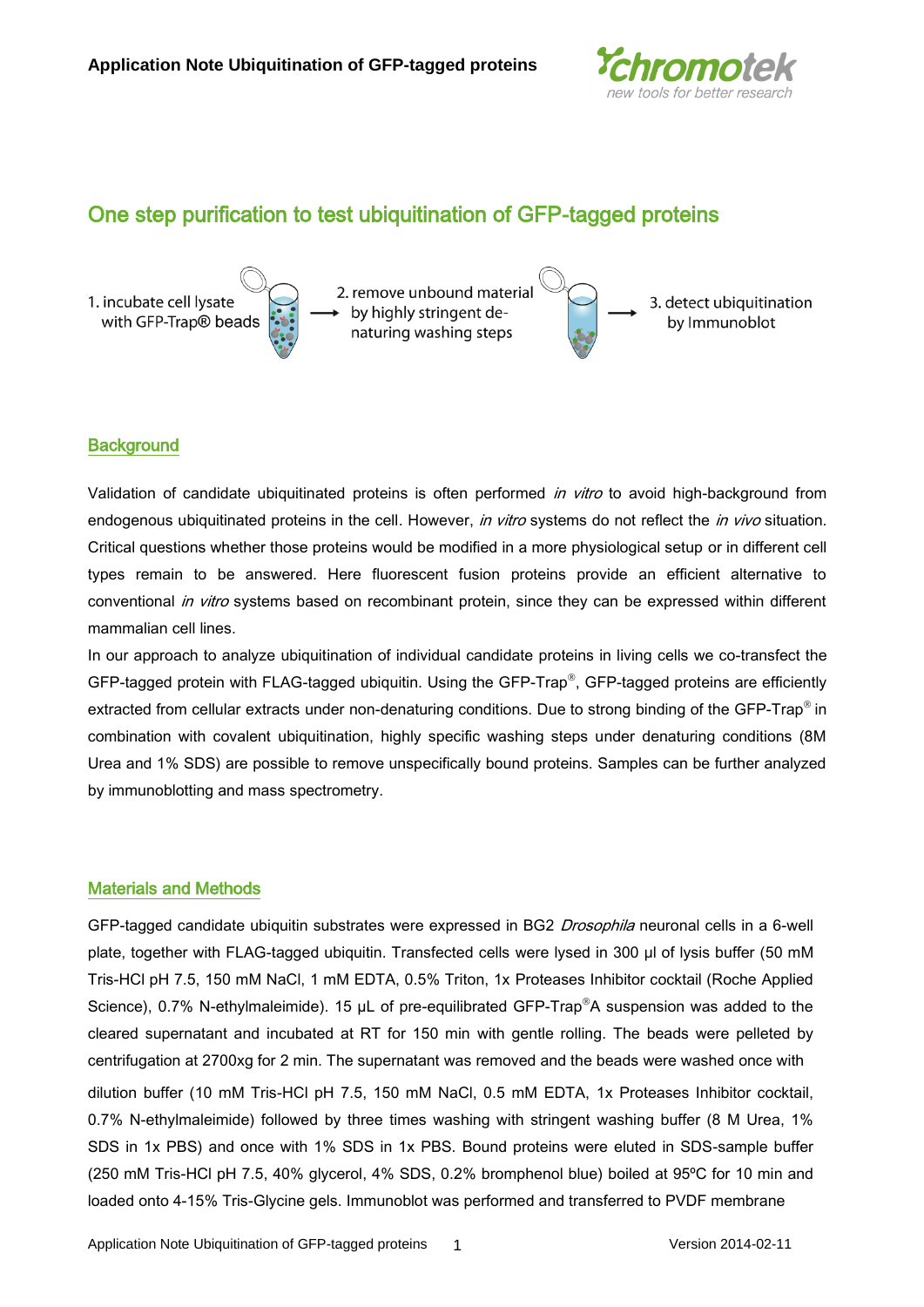

using the iBlot system (Invitrogen). After antibody incubation, the membrane was developed using ECL kit (GE Healthcare) following the manufacturer's instructions. The following antibodies were used: monoclonal mouse anti-GFP antibody; monoclonal mouse anti-Flag M2 HRP-conjugated antibody.

## **Results**

Using GFP only expressing cells as a negative control, we tested for ubiquitination of 6 candidate proteins previously identified as being ubiquitinated in the developing brain of *Drosophila* (1). Immunoblot analysis reveals that all six proteins displayed FLAG immunoreactivity above their corresponding unmodified band (Figure 1), as expected by addition of one or several ubiquitin moieties (each Ub-FLAG chain should add ~8 kDa). No ubiquitin FLAG signal was detected on the free GFP control construct despite using a very long exposure. The GFP antibody does not detect the ubiquitin modified forms of the GFP-fusion proteins, due to their low abundance, but only the main unmodified fraction for each of the substrates.



#### Figure 1.

Ubiquitination assay for six candidate ubiquitin substrate proteins in BG2 neuronal cell culture. Mouse anti-GFP antibody was used for detecting the captured proteins (shown in green), and anti-FLAG HRP-conjugated antibody for monitoring their ubiquitinated fraction (shown in red). On the first lane, GFP on its own displays no ubiquitination. Other types of ubiquitin-tagging could be used for improved detection, for example biotin (2) as well as available ubiquitin antibodies to detect specific chain linkage